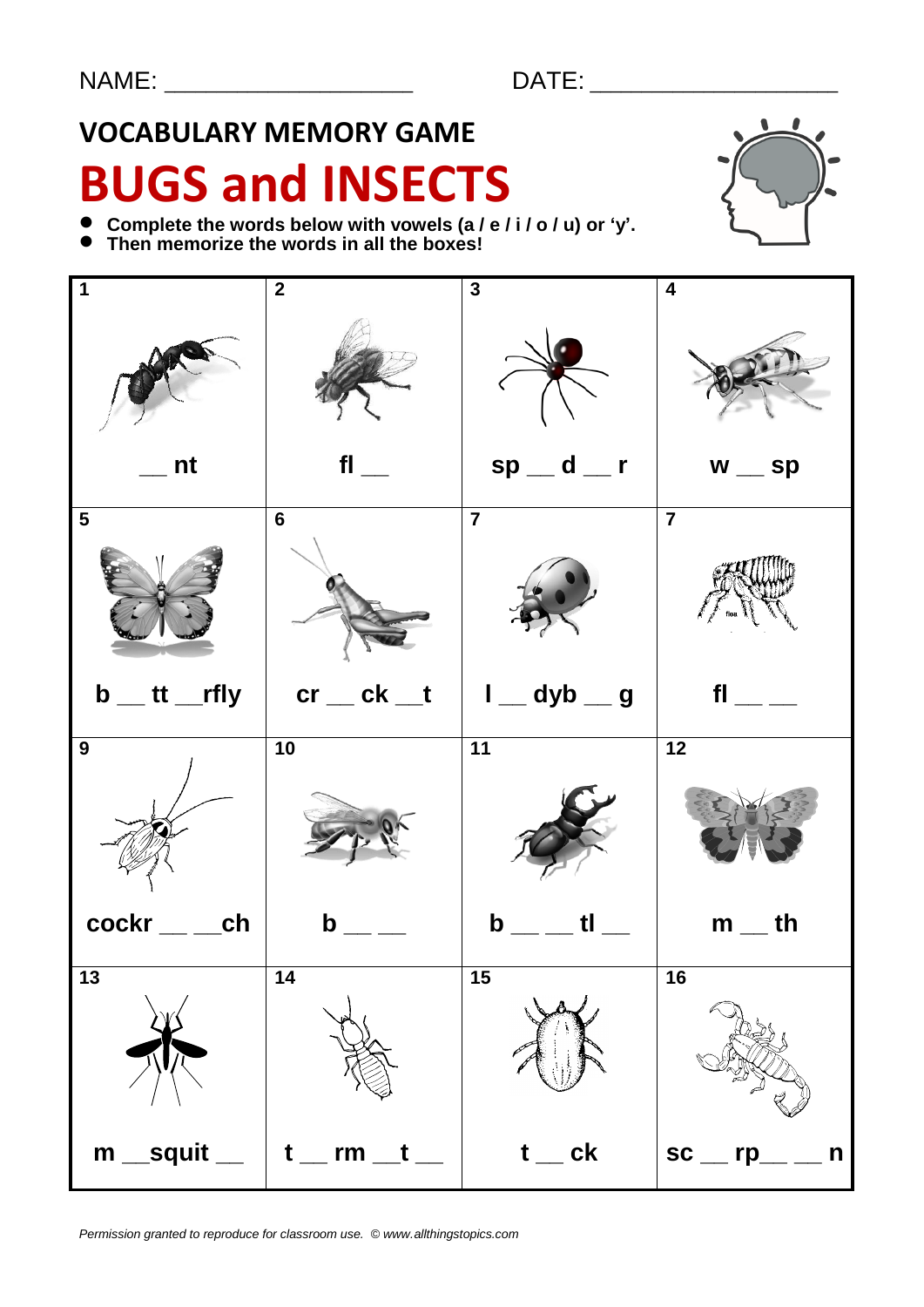## **VOCABULARY MEMORY GAME**

# **BUGS and INSECTS**



**Write and draw the words of the animals in all the boxes!**



*Permission granted to reproduce for classroom use. © www.allthingstopics.com*